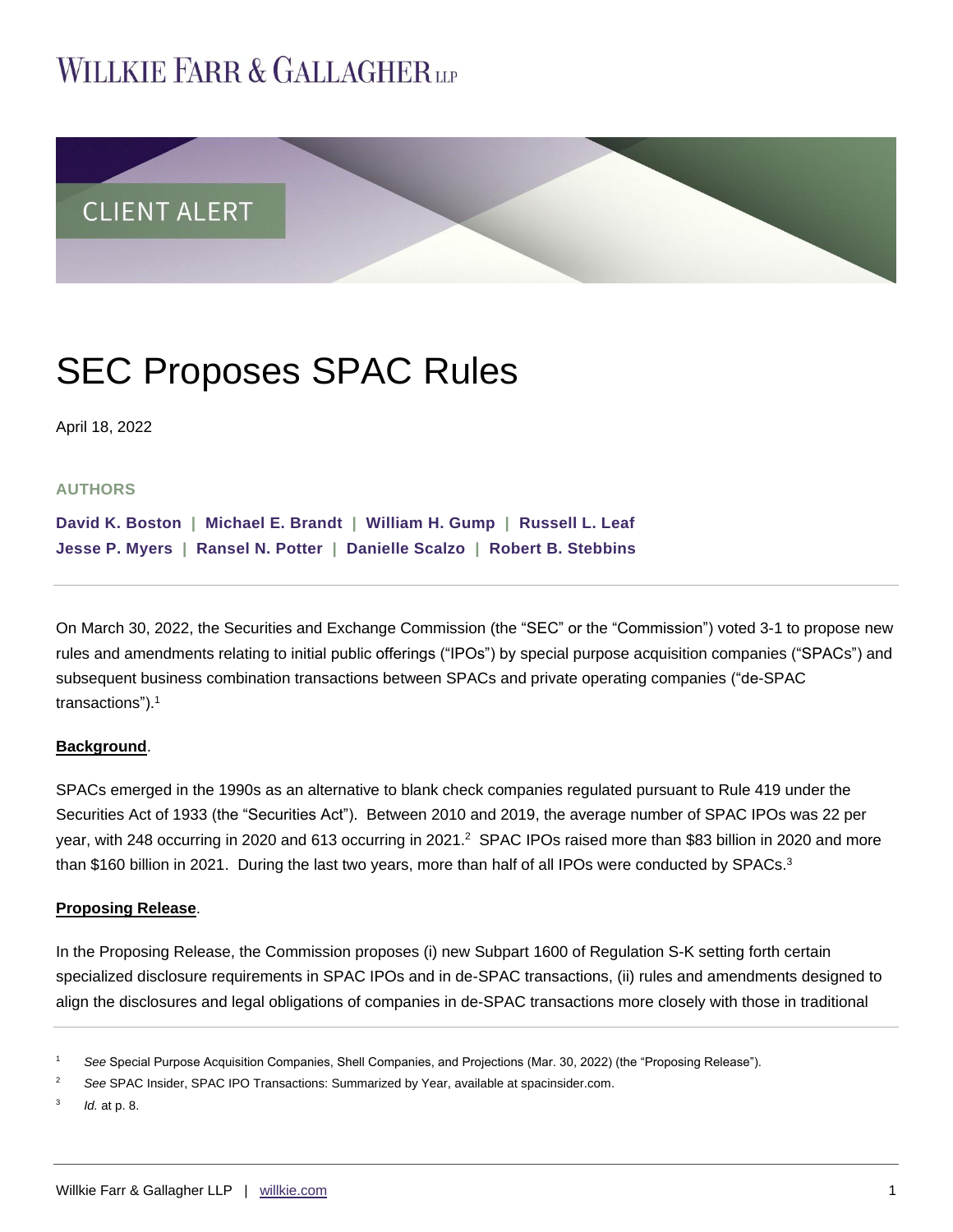IPOs, (iii) new Securities Act Rule 145a, which would deem any business combination of a reporting shell company with an entity that is not a shell company, to involve a sale of securities to a reporting shell company's shareholders, (iv) amendments to Regulation S-K relating to disclosure of projections, and (v) a safe harbor under the Investment Company Act of 1940 (the "40 Act").<sup>4</sup>

## **Specialized Disclosure Requirements**.

The Proposing Release provides for the addition of new Subpart 1600 of Regulation S-K that would set forth certain specialized disclosure requirements in SPAC IPOs and in de-SPAC transactions.<sup>5</sup> Subpart 1600 would require, among other things:

- additional disclosures about the sponsor of the SPAC and potential conflicts of interest in registration statements filed in connection with SPAC offerings and de-SPAC transactions. The proposed rule would require disclosure of, among other things: (i) the experience, material roles and responsibilities of the sponsor, its affiliates and any promoters of the SPAC, (ii) any agreement between the sponsor and the SPAC (including its executive officers, directors or affiliates) in determining whether to proceed with a de-SPAC transaction and any agreement regarding the redemption of outstanding securities, (iii) the controlling persons of the sponsor and any persons having a direct or indirect material interest in the sponsor, (iv) all compensation that has or will be earned by or paid to the sponsor, its affiliates and any promoters for all services rendered to the SPAC and its affiliates, as well as any reimbursements to be paid to such persons upon the completion of a de-SPAC transaction, and (v) actual or potential material conflicts of interest among the sponsor, its affiliates and the SPAC's officers, directors or promoters, on the one hand, and unaffiliated security holders, on the other hand;<sup>6</sup>
- additional disclosures about potential dilution, with different requirements for registration statements filed in connection with a de-SPAC transaction and in all other SPAC registration statements. The registration statement for a de-SPAC transaction would be required to include (i) a sensitivity analysis in a tabular format that shows the amount of potential dilution under a range of reasonably likely redemption levels and quantifies the impact of dilution on non-redeeming shareholders as redemptions increase, and (ii) disclosure of a description of the model, methods, assumptions, and estimates required to understand the sensitivity analysis disclosure;<sup>7</sup>

<sup>4</sup> *Id.* at pp. 18-22.

<sup>5</sup> *Id.* at p. 18.

<sup>6</sup> *Id.* at p. 28-34.

<sup>7</sup> *Id.* at pp. 36-39.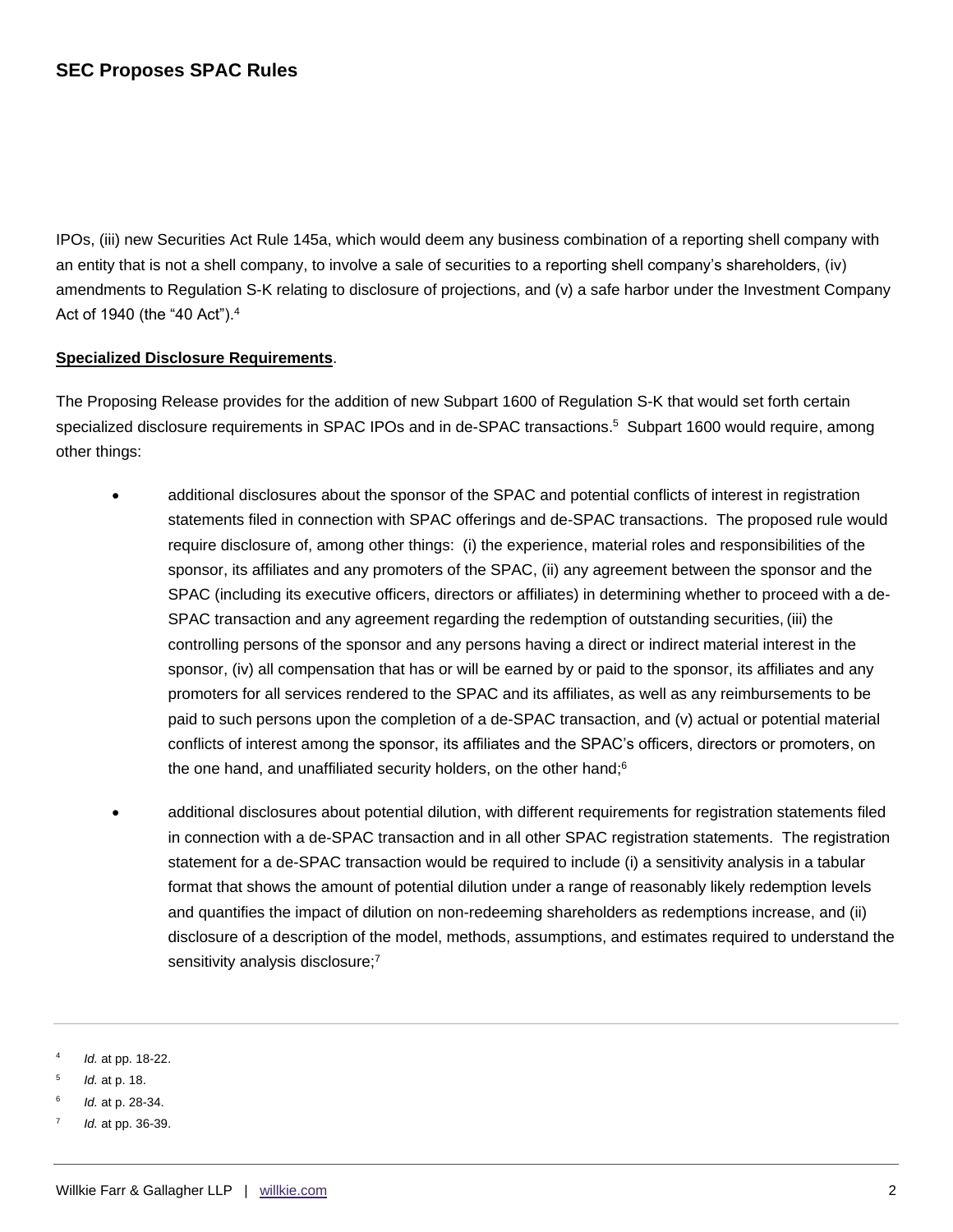- a statement by the SPAC as to whether it reasonably believes that the de-SPAC transaction and any related financing transaction are fair or unfair to investors. A SPAC would be required to discuss in reasonable detail the material factors upon which a reasonable belief regarding the fairness of a de-SPAC transaction and any related financing transaction is based and, to the extent practicable, the weight assigned to each factor. In addition, disclosure is required as to whether (i) the de-SPAC transaction or any related financing transaction is structured to require approval of a majority of unaffiliated security holders, (ii) a majority of directors who are not employees of the SPAC have retained an unaffiliated representative to represent the unaffiliated security holders for purposes of negotiating the terms of the de-SPAC transaction or any related financing, and (iii) the de-SPAC transaction or any related financing transaction was approved by a majority of the directors of the SPAC who are not employees thereof;<sup>8</sup>
- a statement by the SPAC as to whether it has received any outside report, opinion, or appraisal relating to the fairness of the transaction. Proposed Item 1607 would also require disclosure of, among other things, (i) the qualifications and method of selection of the outside party, (ii) any material relationship between the outside party and its affiliates, on the one hand, and the SPAC, its sponsor and/or their affiliates, on the other hand, during the past two years and any compensation received pursuant thereto, and (iii) a summary of the report, opinion or appraisal;<sup>9</sup>
- additional disclosure on the background and reasons for the transaction; and<sup>10</sup>
- certain disclosures on the cover page of the prospectus and in the prospectus summary of registration statements filed in connection with SPAC IPOs and de-SPAC transactions.<sup>11</sup>

## **Aligning de-SPAC Transactions with Traditional IPOs**.

The proposed rules and amendments are intended to provide investors with disclosures and liability protections comparable to those they would receive if the operating company were to conduct a traditional firm commitment IPO.<sup>12</sup> The proposed rules and amendments would, among other things:

- more closely align the disclosure requirements for the operating company in a de-SPAC transaction with the requirements in a Form S-1 or Form F-1 for an IPO. The proposed additional information is already
- 8 *Id.* at pp. 52-53.
- $\alpha$ *Id.* at pp. 55-57.
- <sup>10</sup> *Id.* at pp. 46-50.
- <sup>11</sup> *Id.* at pp. 41-44.
- <sup>12</sup> *Id.* at p. 66.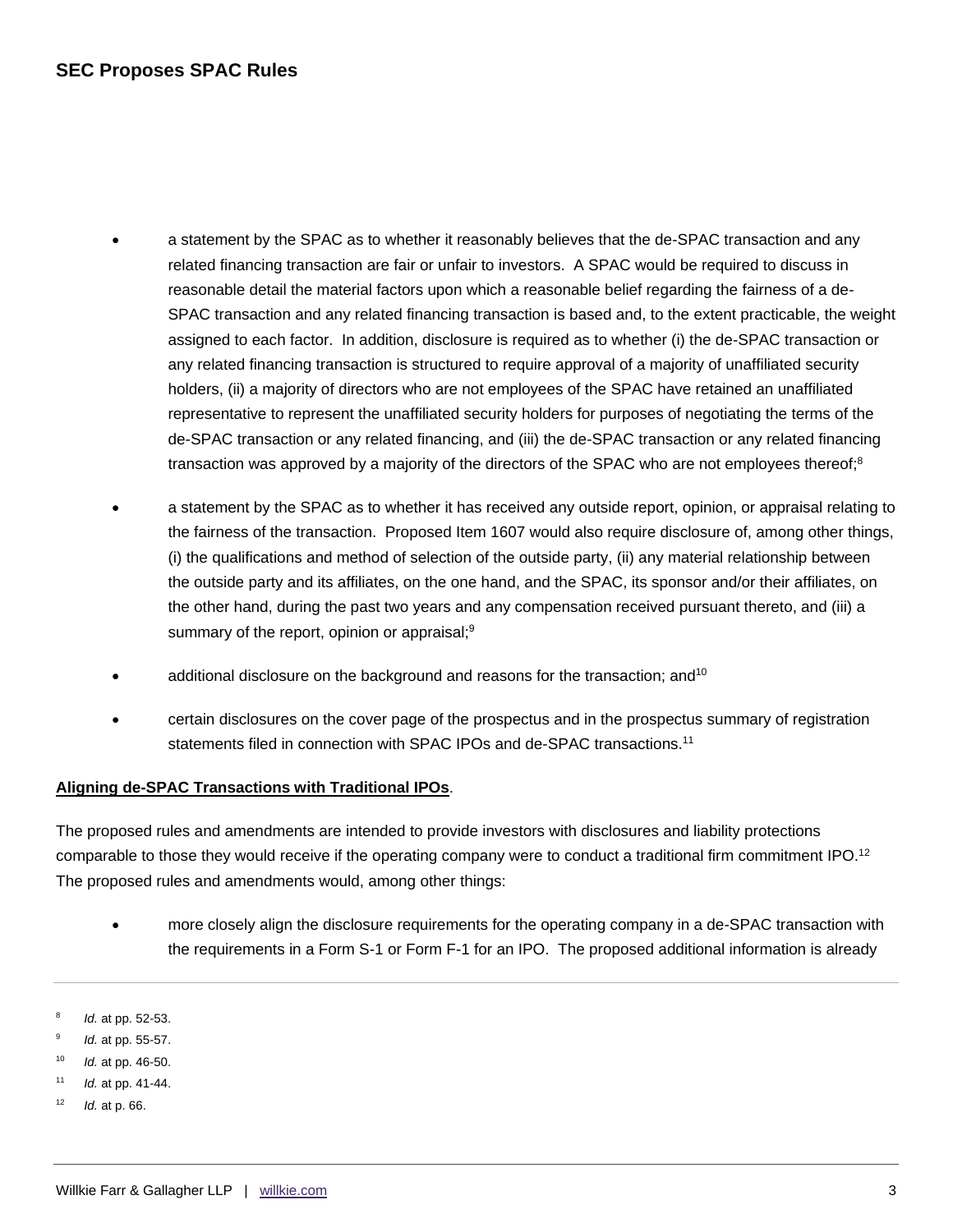required to be included in a Form 8-K due within four business days of the completion of the de-SPAC transaction, and as a result of being instead included in the Form S-1 or Form F-1, this information would be provided to shareholders before they make voting, investment, or redemption decisions in connection with the proposed transactions, and any material misstatements or omissions contained therein would subject the issuers and other parties to potential liability under Sections 11 and 12 of the Securities Act;<sup>13</sup>

- require a minimum dissemination period for disclosure documents in de-SPAC transactions (generally at least 20 calendar days in advance of a shareholder meeting);<sup>14</sup>
- treat the target company as a co-registrant of the Form S-4 or Form F-4 for a de-SPAC transaction. This would result in the officers and directors of the operating company signing the registration statement and thus being subject to potential liability under Section 11 of the Securities Act for any material misstatements or omissions in the Form S-4 or Form F-4;<sup>15</sup>
- amend the definition of "blank check company" in regards to the Private Securities Litigation Reform Act of 1995 (the "PSLRA"), such that the safe harbor for forward-looking statements would not apply to projections in filings by SPACs and certain other blank check companies; and<sup>16</sup>
- provide that underwriters in a SPAC IPO are deemed to be underwriters of the de-SPAC transaction under certain circumstances.<sup>17</sup> Proposed Rule 140a would provide that a person who has acted as an underwriter in a SPAC IPO and participates in the distribution by taking steps to facilitate the de-SPAC transaction, or any related financing transaction, or otherwise directly or indirectly participates in the de-SPAC transaction, will be deemed to be engaged in the distribution of the securities of the surviving public entity in a de-SPAC transaction. Thus, such persons would be subject to Section 11 liability for the registered de-SPAC transaction.<sup>18</sup>

## **Shell Company Business Combinations**.

The Proposing Release sets forth new rules that would apply to business combination transactions involving shell companies, which include de-SPAC transactions.

<sup>13</sup> *Id.* at pp. 67-69.

<sup>14</sup> *Id.* at pp. 70-71.

- <sup>15</sup> *Id.* at pp. 74-77.
- <sup>16</sup> *Id.* at pp. 67-69.
- <sup>17</sup> *Id.* at pp. 66-67.
- <sup>18</sup> *Id.* at p. 99.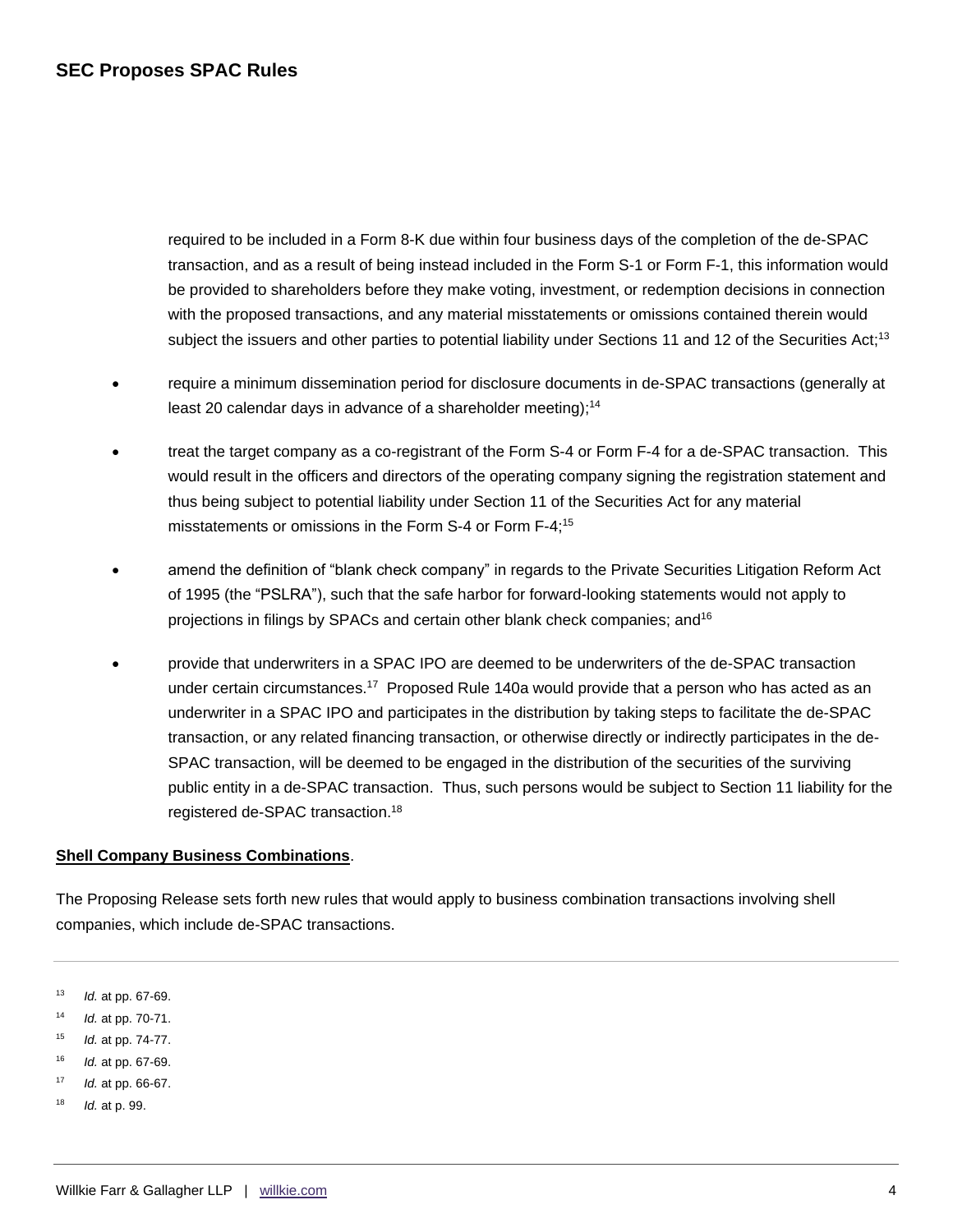# **SEC Proposes SPAC Rules**

First, new Securities Act Rule 145a would deem such business combination transactions to involve a sale of securities to a reporting shell company's shareholders.<sup>19</sup> The proposed rule is intended to address disparities in the disclosure and liability protections available to reporting shell company shareholders depending on the transaction. Registration would result in potential liability for the additional signatories to any registration statement and potential underwriter liability as described above.<sup>20</sup> The Proposing Release makes clear that Rule 145a would not apply to shell companies formed solely to change an entity's domicile or to effect a business combination transaction, or to a combination of two shell companies.<sup>21</sup>

Second, the SEC is proposing a new Article 15 of Regulation S-X and related amendments to more closely align the financial statement reporting requirements in business combinations involving a shell company and a private operating company with those in traditional IPOs.<sup>22</sup> The financial statements that would be required under the proposed amendments are based in large part on current SEC staff guidance for transactions involving shell companies.<sup>23</sup>

### **Disclosure of Projections**.

The Proposing Release provides that Item 10(b) of Regulation S-K would be amended to update the Commission's views on the use and presentation of projections. These amendments would provide, among other things, that the guidance in this Item is also applicable to projections of future economic performance of persons other than the registrant (including the target company in a business combination) that are included in the registrant's SEC filings.<sup>24</sup>

In addition, the Commission is proposing new Item 1609 of Regulation S-K, which Item would set forth certain additional disclosure requirements for financial projections used in de-SPAC transactions, including the purpose for which they were prepared, all material bases of the projections, all material assumptions underlying the projections, any factor that may materially impact the assumptions, and whether the projections still reflect the view of the board or management of the SPAC or target company, as applicable, as of the date of the filing.<sup>25</sup>

### **40 Act Safe Harbor**.

One area of controversy as to SPACs has been whether such entities implicate the 40 Act. In August 2021, former SEC Commissioner Robert Jackson and John Morley, a professor at Yale Law School, filed shareholder derivative lawsuits

- <sup>19</sup> *Id.* at pp. 105-106.
- <sup>20</sup> *Id.* at p. 107.
- <sup>21</sup> *Id.* at pp. 108-109.
- <sup>22</sup> *Id.* at p. 112.
- $23$  *Id.*
- <sup>24</sup> *Id.* at pp. 129-130.
- <sup>25</sup> *Id.* at pp. 132-134.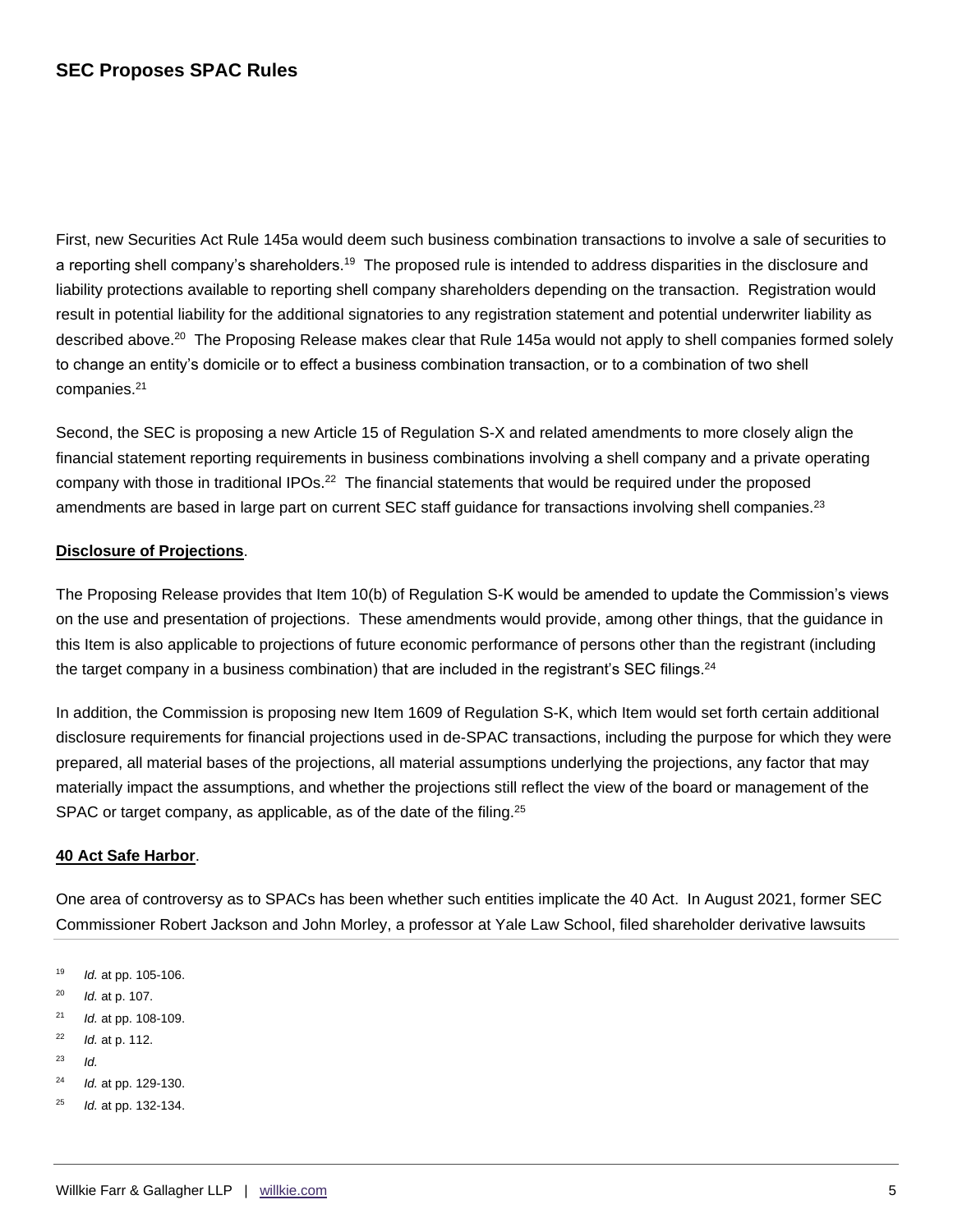# **SEC Proposes SPAC Rules**

against three SPACs, claiming in each instance that the SPAC was an unregistered investment company by virtue of its only activity since the IPO being investing its money in investment securities. Within a few days thereafter, a statement was released by approximately 60 law firms (including Willkie Farr & Gallagher LLP) arguing that the legal theory advanced in the lawsuits was incorrect; the statement argued that consistent with longstanding interpretations of the 40 Act, any company that temporarily holds short-term treasuries and qualifying money market funds while engaging in its primary business of seeking a business combination is not an investment company.<sup>26</sup>

The Proposing Release would provide a safe harbor under the "subjective test" for investment company status under the 40 Act.<sup>27</sup> The following conditions would need to be met to fall within the safe harbor: (a) the SPAC's assets consist solely of government securities, government money market funds and cash items prior to the completion of the de-SPAC transaction, (b) the SPAC seeks to complete a single de-SPAC transaction that results in a combined company that is primarily engaged in the business of the target company (which must not be that of an investment company),<sup>28</sup> and (c) the SPAC files a Form 8-K within 18 months of the effective date of its IPO registration statement announcing that it has entered into a de-SPAC agreement and completes such transaction within 24 months after the effective date of its IPO registration statement.<sup>29</sup> A SPAC that fails to meet either such deadline would be required to distribute its assets in cash to investors as soon as reasonably practicable thereafter.<sup>30</sup>

## **Miscellaneous**.

Inline XBRL. The Proposing Release would require registrants to tag SPAC specialized disclosures made pursuant to new Subpart 1600 of Regulation S-K (as described above) in a structured, machine-readable data language.

Comments. Comments on the proposed rules and amendments must be received by the later of May 21, 2022 or 30 days after the Proposing Release is published in the Federal Register.

<sup>29</sup> *Id.* at pp. 142-152.

<sup>&</sup>lt;sup>26</sup> Statement of Willkie Farr & Gallagher LLP, "Willkie Joins More Than 55 Leading Law Firms in Statement About Recent Investment Company Act Lawsuits Targeting the SPAC Industry," Aug. 30, 2021.

<sup>&</sup>lt;sup>27</sup> Section 3(a)(1)(C) of the 40 Act also provides an alternate "objective test" that generally defines an "investment company" as an entity that is engaged in the business of investing, owning or trading securities having a value in excess of 40% of the value of the Company's total assets. *Id.* at pp. 139.

The transaction may involve the combination of multiple target companies so long as the SPAC treats them for all purposes as part of a single de-SPAC transaction. *Id*. at p. 145.

<sup>30</sup> *Id.* at pp. 152-153.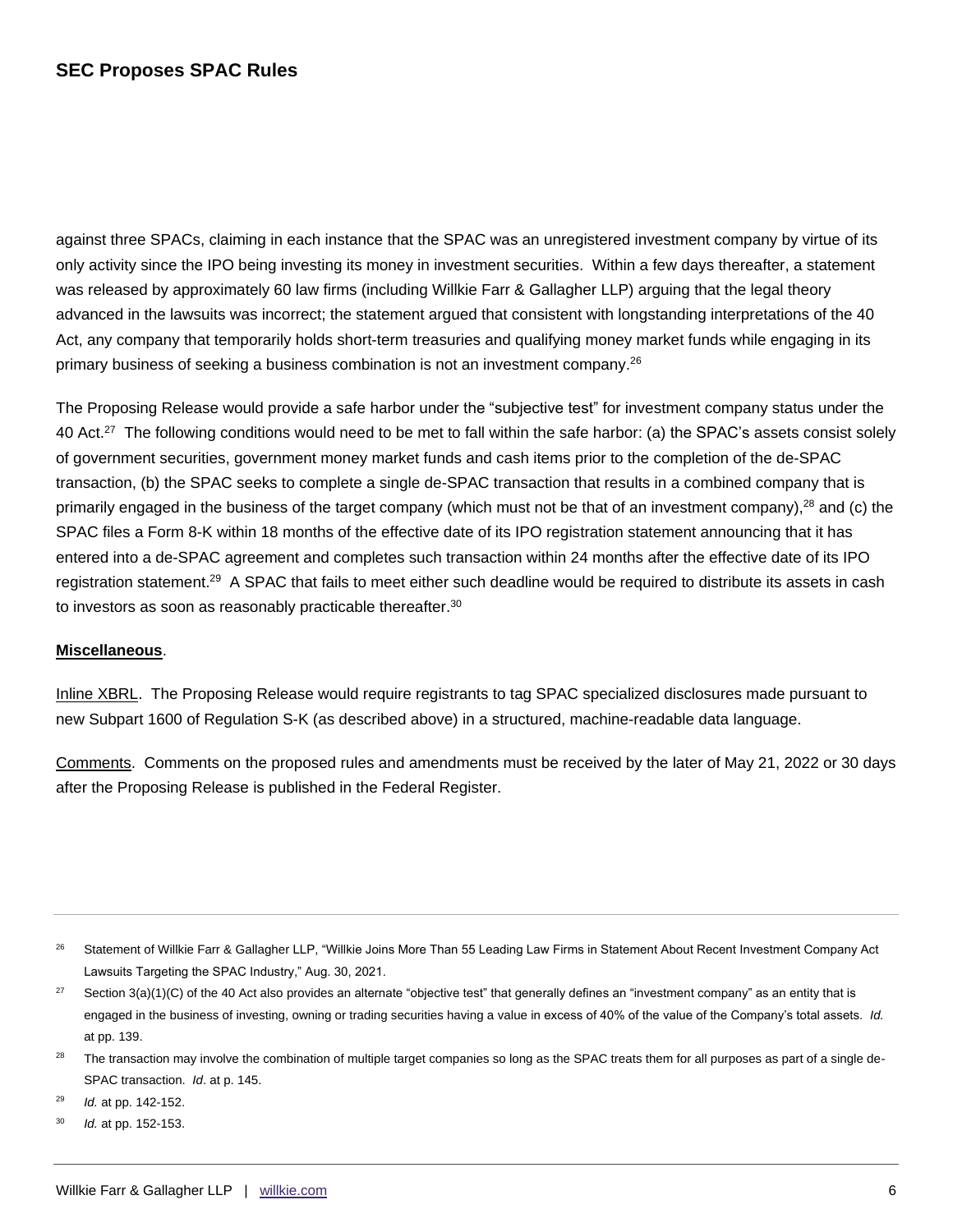## **Dissenting Statement**.

SEC Commissioner Hester Peirce issued a statement in dissent, stating that the proposed rules and amendments present a set of requirements that go beyond "enhanc[ing] investor understanding" and impose "a set of substantive burdens that seems designed to damn, diminish, and discourage SPACs." Commissioner Peirce further noted that compliance with the proposed rules would require SPACs to undertake "significant changes to [their] operations economics, and timeline." Commissioner Peirce cites as examples of the proposed rules' overly burdensome requirements (a) the requirement that a SPAC state in its de-SPAC registration statement whether it believes the proposed de-SPAC transaction and any related financing are fair or unfair to unaffiliated security holders of the SPAC, (b) deeming target companies to be coregistrants of a de-SPAC registration statement, (c) eliminating the availability of the PSLRA safe harbor for forwardlooking statements in de-SPACs registration statements, and (d) imposing underwriter liability on SPAC IPO underwriters for the contents of the related de-SPAC registration statement.<sup>31</sup>

As noted above, one area of controversy as to SPACs has been whether such entities implicate the 40 Act. In her dissent, Commissioner Peirce questioned the need for the SEC to provide in the Proposing Release for establishment of a non-exclusive safe harbor for SPACs under the 40 Act, asking if "any investor in a SPAC thinks she is buying an investment company?" and noting that the safe harbor seemed more designed to protect the SEC's ability to enforce the 40 Act than to protect investors.<sup>32</sup>

Commissioner Peirce also noted that in the proposed rules and amendments the Commission goes beyond its typical role of ensuring the adequacy of disclosure and these proposals instead reflect a policing by the Commission of an investment's viability, which should be left to the individual investor.<sup>33</sup>

Finally, Commissioner Peirce noted the potential cooling effect the proposed rules would have on the SPAC market, which has otherwise led a revival of going-public transactions, and that the Commission should instead use the recent SPAC boom, and the lessons learned during the past two years, to reflect on how the traditional IPO process can be improved to incentivize its use as a means for companies to enter the public markets. $34$ 

### **Takeaways**.

SEC Chairman Gary Gensler and certain senior members of the Commission Staff have been outspoken critics of SPACs. If the proposed rules and amendments are enacted as provided in the Proposing Release, such rules and

<sup>32</sup> *Id.* at p. 2.

<sup>31</sup> *See* Damning and Deeming: Dissenting Statement on Shell Companies, Projections, and SPACs Proposal, Commissioner Hester M. Peirce (Mar. 30, 2022).

<sup>33</sup> *Id.* at p. 2.

<sup>34</sup> *Id.* at p. 2.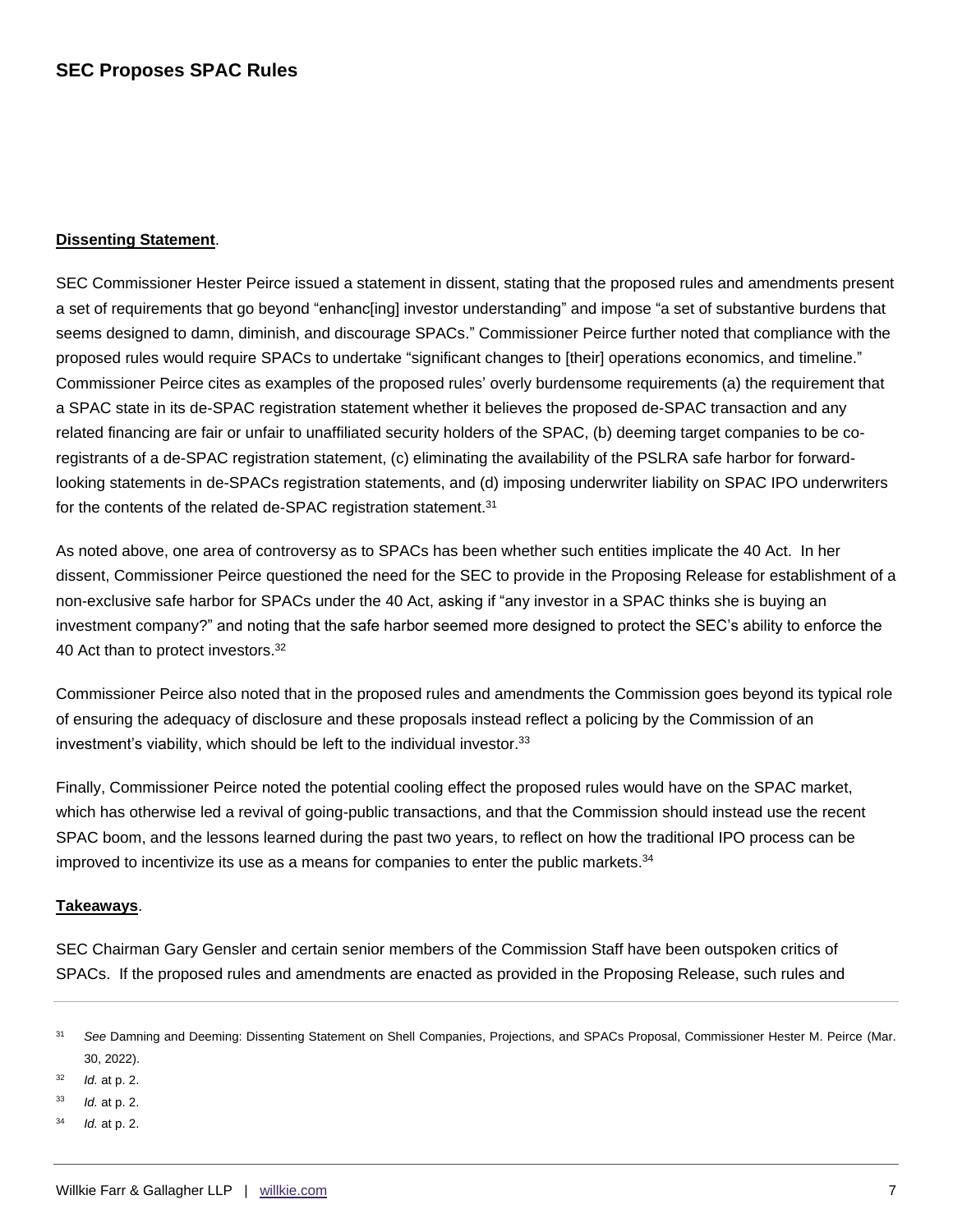# **SEC Proposes SPAC Rules**

amendments are likely to lead to a significant reduction in the number of SPAC IPOs. Based on recent market developments, such reduction may have already begun. Given that SPAC IPOs have comprised a majority of the IPOs in recent years and given the other recently proposed SEC rules that would increase the regulatory burden on public companies, a slowdown in the number of IPOs should be expected.

The Commission is attempting to drive behavior through disclosure requirements. For example, by requiring disclosure of whether a SPAC obtained a fairness opinion in connection with a de-SPAC transaction, each SPAC involved in a de-SPAC transaction may now feel obligated to obtain such an opinion. Other examples include the required disclosures as to whether (i) the de-SPAC transaction or any related financing transaction is structured to require approval of a majority of unaffiliated security holders, (ii) a majority of directors who are not employees of the SPAC have retained an unaffiliated representative to represent the unaffiliated security holders for purposes of negotiating the terms of the de-SPAC transaction or any related financing, and (iii) the de-SPAC transaction or any related financing was approved by a majority of the directors of the SPAC who are not employees thereof. Other disclosures, such as those related to the sponsor, potential conflicts of interest and dilution in both the SPAC IPO and the de-SPAC transaction, should prove less onerous as the substance of much of these is already contained in SEC filings due to existing Staff positions and the rules governing IPO and M&A disclosure.

The Proposing Release sets forth a 40 Act safe harbor; as noted above, when the issue of whether SPACs implicate the 40 Act was first raised in court filings in 2021, approximately 60 firms (including Willkie Farr & Gallagher LLP) argued that the 40 Act was not implicated by the typical SPAC transaction structure. Going forward, to the extent a SPAC does not comply with the safe harbor, any attempt by the Commission to bring enforcement proceedings against the SPAC for being an unregistered investment company would involve a great deal of litigation risk for the Commission. The relevance of the safe harbor will depend in large part on how the case law develops as to this issue in shareholder litigation filed against SPACs.

The Commission goes to great lengths in the Proposing Release to present legal justifications for its new interpretations of "underwriter" and "issuer," each of which is a defined term under the Securities Act. Given that these new interpretations involve increased liability for SPAC IPO underwriters or operating company officers and directors, as applicable, the defenses raised by such parties in a court of law will likely include that the applicable new SEC interpretation was improper for various reasons. Thus, the validity of such interpretations will likely be addressed by one or more Federal courts in the next few years.